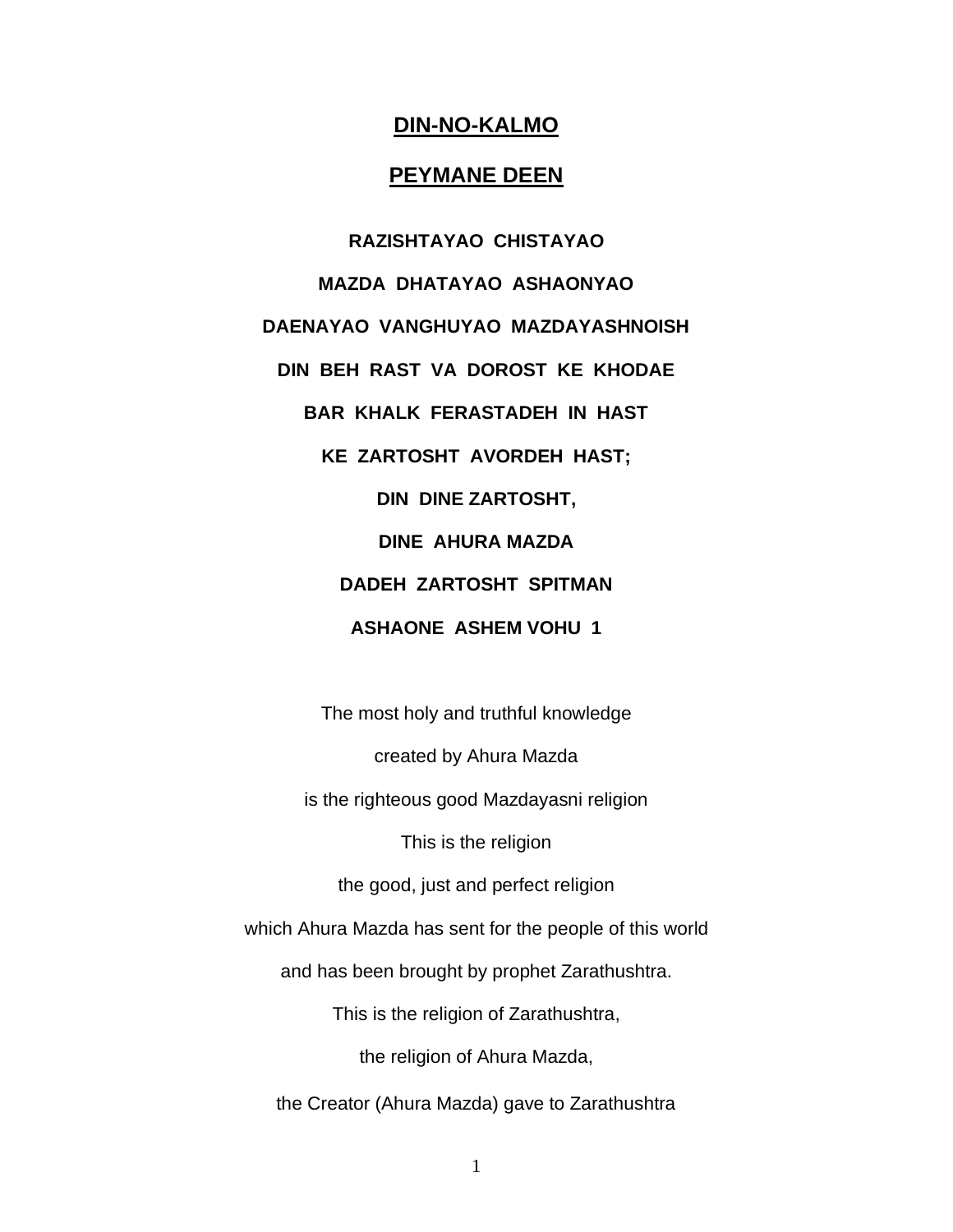# **DIBACHE**

**NIRANG PIROZGAR BAAD KHOREH AVIZEH VEH DIN-E MAZDAYASNAN RAVA BAD UNDAR HAFT KESHVAR NAM CHESHTI HATER UNDAR KAM BAAD HAST SHAHERASTAN UNDAR ( ) SHAHERASTAN PORI PHIROZI SHADI O RAMASHNI RAVAN KHOREH KHOJASTEH AVAZUN BAAD, AVAZUNTAR BAAD, KHOREH KHOJASTEH BAAD**

May this prayer be successful May the glory of the Mazdayasni religion remain spread in the seven regions May the residents of the town, (name of the town) have victory, happiness and joy: May their glory increase May it increase more May their glory be blessed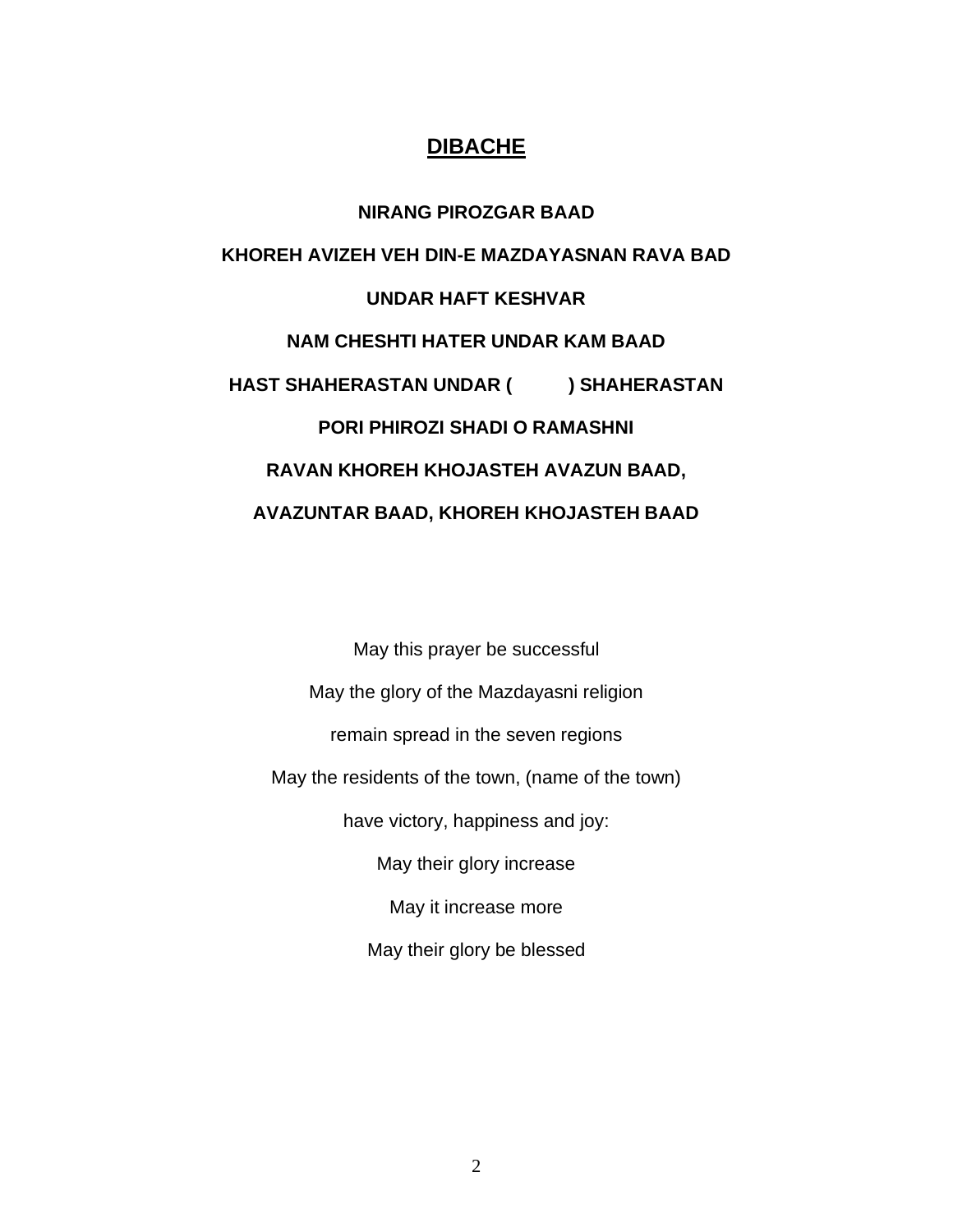#### **DIBACHE**

**ASHOAN FRAVASH CHIRAN FRAVASH AVAR VIZAN FRAVASH PIROZGARAN FRAVASH PORYOTAKAESHAN FRAVASH NABANAZDESHTAN FRAVASH FRAVASHAYO HAMAYO KARDEHA AZ GAYOMARD ANDA SHAOSHYANT AEDAR YAD BAD**

The Fravashis of the righteous, the Fravashis of the powerful the Fravashis of those of higher grade, the Fravashis of the victorious, the Fravashis of the first followers of the religion, the Fravashis of the born Zoroastrians, all these Fravashis together from Gayomard to Saoshyant are invoked here

3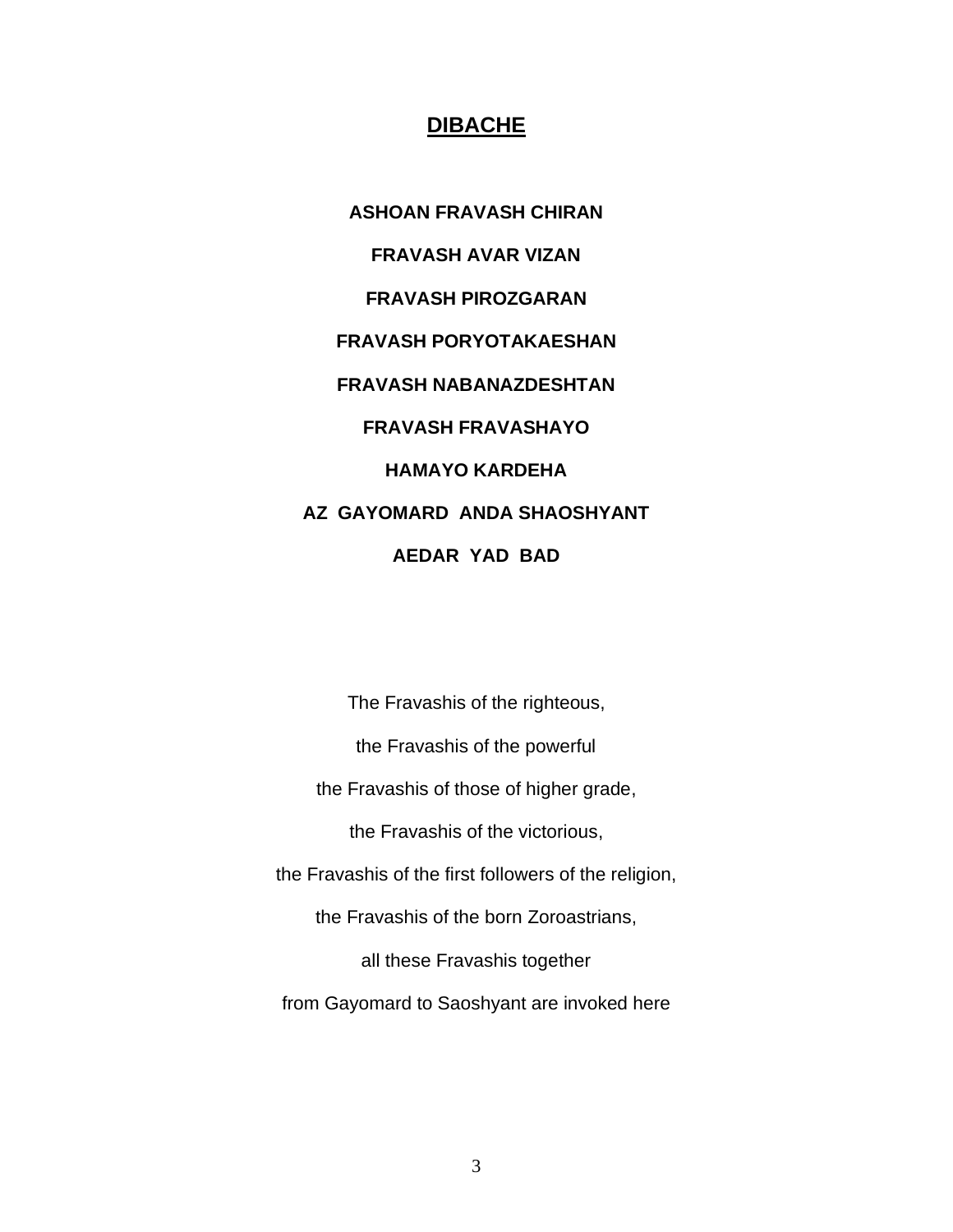# **ARDAFRAVARSH (YAO VISADH)**

**ASHAONAM FRAVASHINAM UGHRANAM AIWI THURANAM UGHRANAM VAARETHRA GHNINAM PAOIRYO TKAESHANAM FRAVASHINAM NABA NAZDISHTANAM FRAVASHINAM FRAVASHAYO KHSHNUTAO AYANTU AHMYA NMANE KHSHNUTAO VICHARENTU AHMYA NMANE** 

The fravashis of the first followers of the religion, the fravashis of the followers of the religion, the righteous fravashis powerful and triumphant, powerful and victorious. May the fravashis come to this house well pleased and move about in this house well pleased.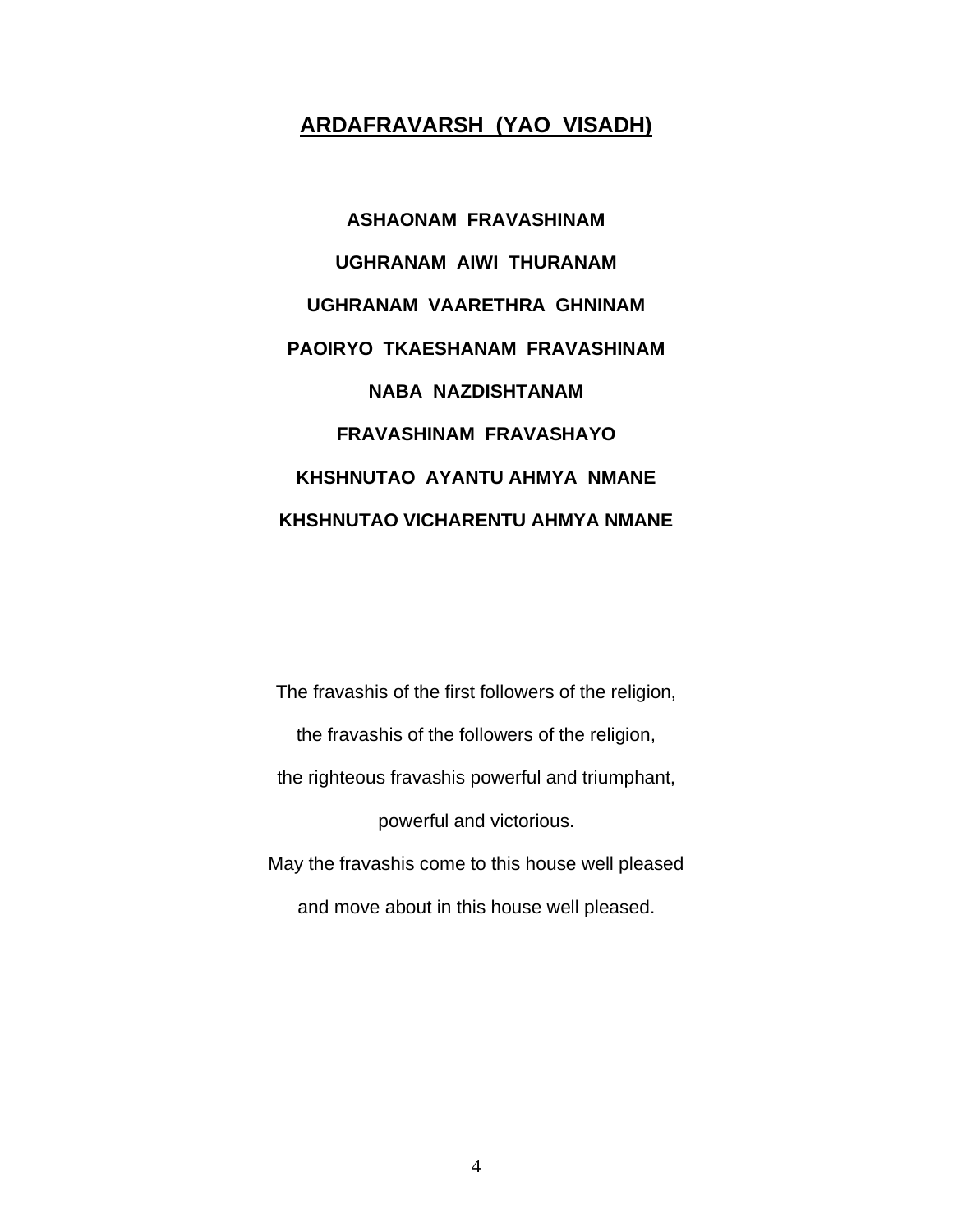# **AHURAHE MAZDAO RAEVATO KHARENAN GHATO**

# **AHURAHE MAZDAO RAEVATO KHARENAN GHATO AFRINAMI KHSHATHRA YAN DANGHU PAITI UPARAI AMAI, UPARAI VERETHRAI, UPARAI KHSHATHRAI KHSHATHREMCHA PAITI ASTIMCHA DAREGHO KHSHATHREM KHSHATHRAHE DAREGHO JITIM USHTANAHE DRAVA TATEM TANUBYO**

Ahura Mazda, the brilliant and the glorious. We bless the kingdom and the ruler of the country to be with greater courage, greater strength of gaining victory, higher sovereign power, long duration of reign, long vitality of life and soundness of body.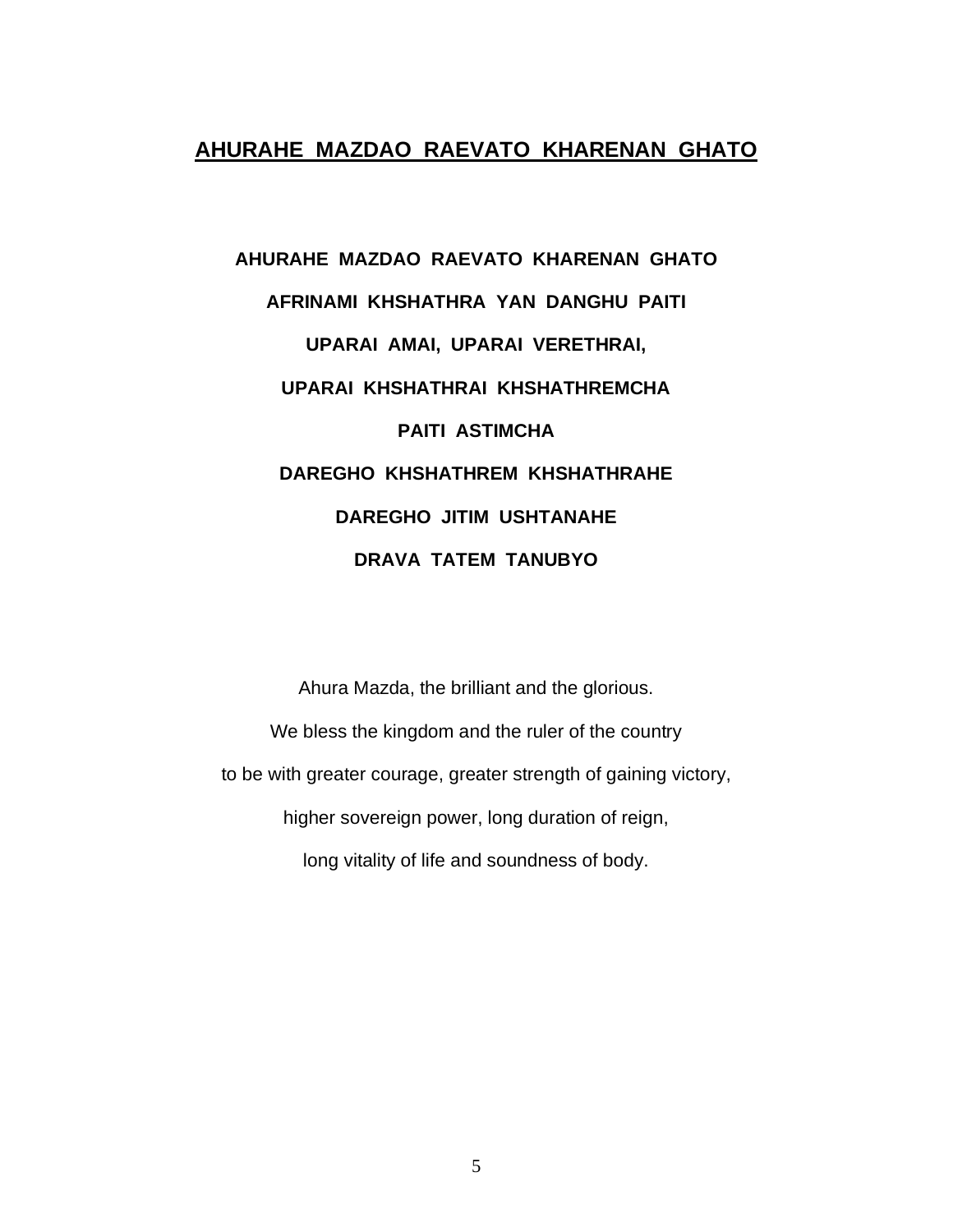## **HUMATA NAAM, HUKHTA NAAM, HUVARASHTA NAAM**

**HUMATA NAAM, HUKHTA NAAM, HUVARASHTA NAAM YADA CHAA, ANYADA CHAA VEREZYAMNA NAM CHA, VAA VAREZANA NAAM CHAA MAHEE AIBI JARE TARO, NAE NAE STAARO YATHA NAM, VOHOO NAAM MAHEE**

# **(Recite Twice)**

Good thoughts, good words and good deeds here and elsewhere of those who are performing them and those who have performed them we are glorifiers and meditators and by doing so we shall redeem ourselves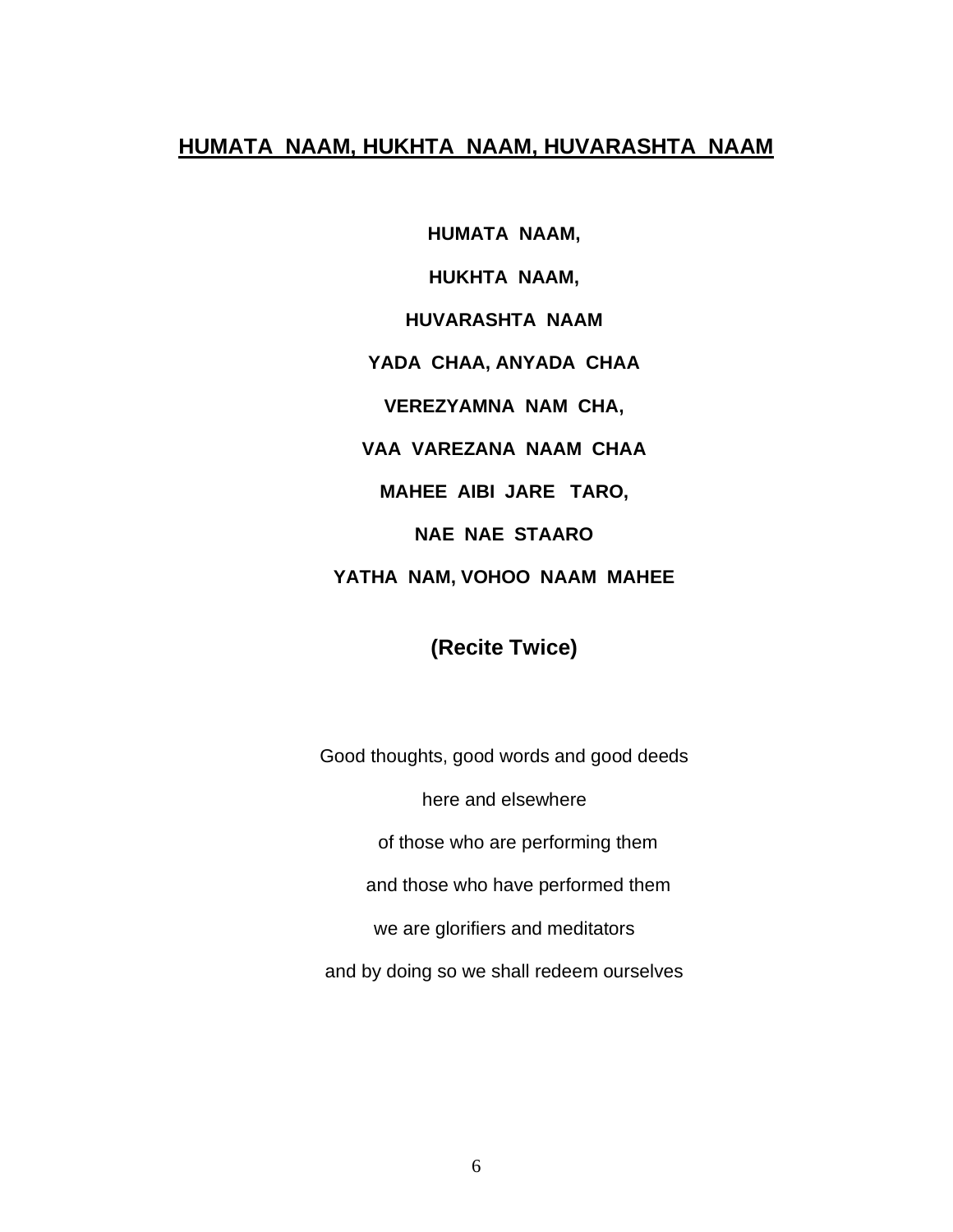# **DAHMAN (TAO AHMI NMANE)**

**VAINIT AHMI NMANE, SRAOSHO ASRUSHTIM AKSHTISH ANAKSHTIM, RAITISH ARAITIM. ARMAITISH TAROMAITIM, ARSHUKHDHO VAKHSH MITHAOKHTEM VACHIM ASHA DRUJEM**

In this house

May obedience smite disobedience ! May peace smite discord ! May generosity smite miserliness ! May reverence smite pride ! May truthfulness smite falsehood !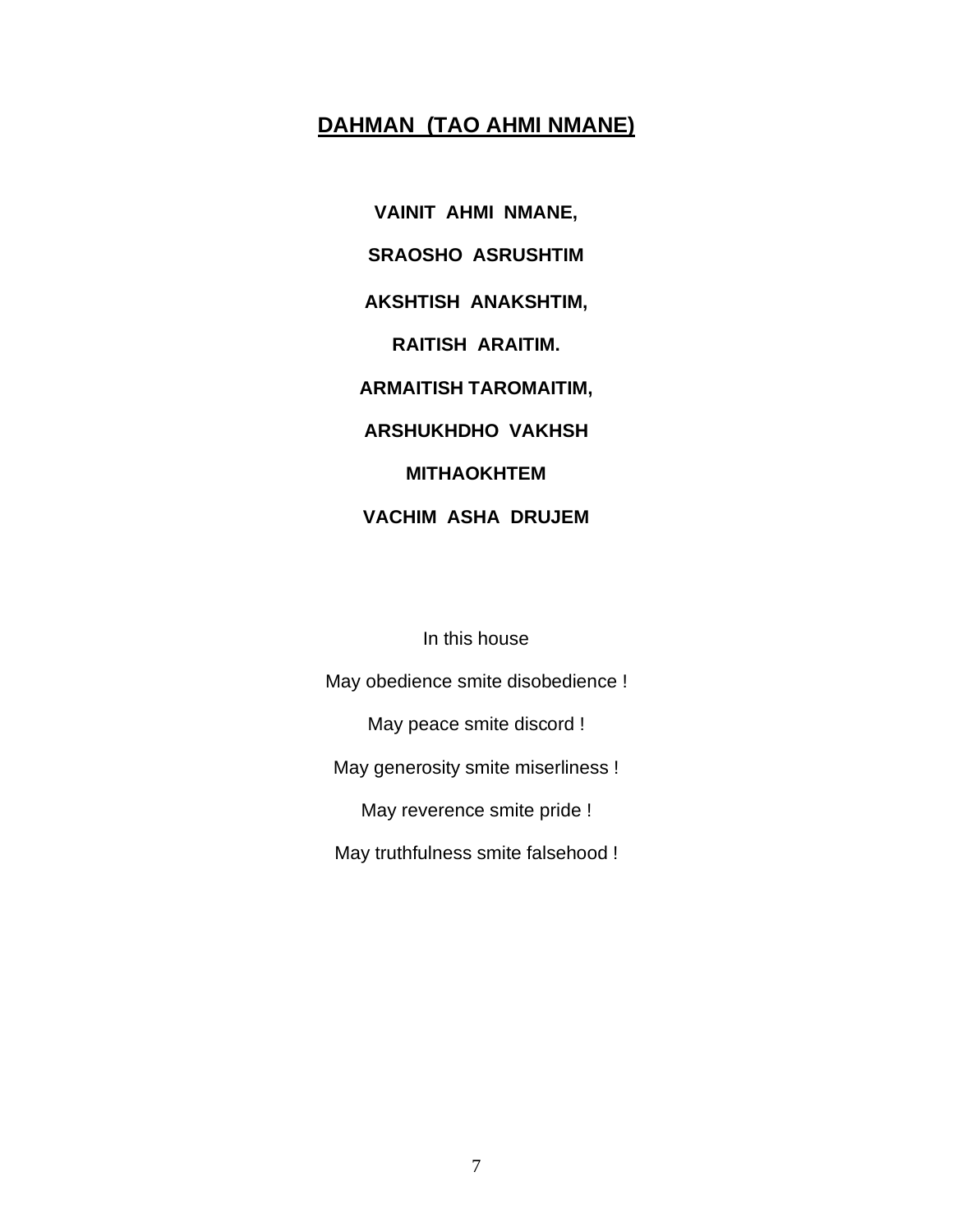# **AHURAHE MAZDAO RAEVATO KHARENAN GHATO**

# **AFRINAMI VAVANVAO VANAT-PESHANE BUYE VISPEM AURVATHEM TBISHYANTEM VISPEM AGHEM TBISHYANTEM ARATHWYO-MANANGHEM ARATHWYO-VACHANGHEM ARATHWYO-SHYAOTHNEM**

I pray that our King may be victorious

over all those

who are revengeful enemies and malicious persons

and who entertain evil thoughts

utter evil words

and do evil deeds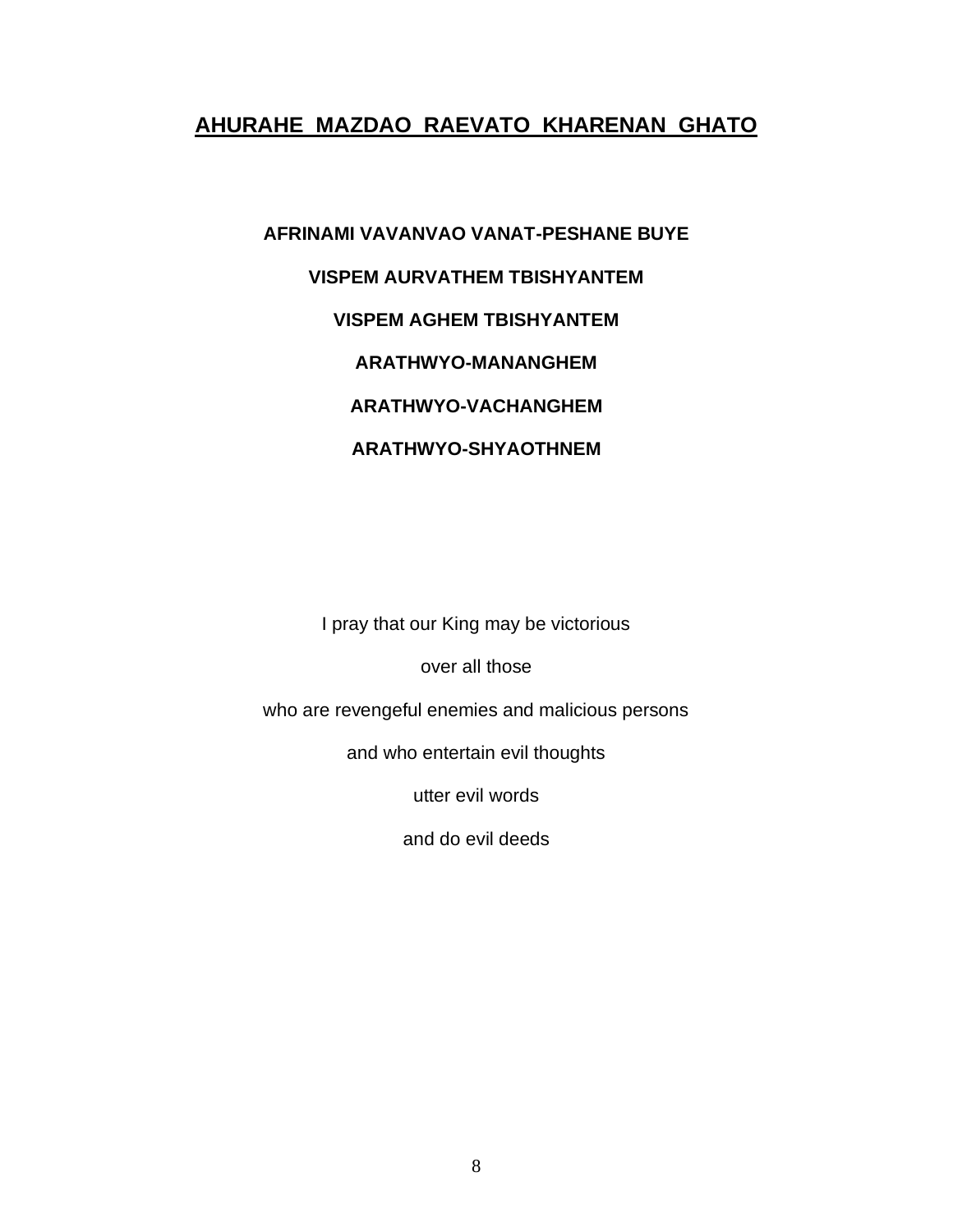#### **HUMATA NAAM, HUKHTA NAAM, HUVARASHTA NAAM**

**HUMATA NAAM, HUKHTA NAAM, HUVARASHTA NAAM YADA CHAA, ANYADA CHAA VEREZYAMNA NAM CHA, VAA VAREZANA NAAM CHAA MAHEE AIBI JARE TARO, NAE NAE STAARO**

# **YATHA NAM, VOHOO NAAM MAHEE**

# **(Recite Twice)**

Good thoughts, good words and good deeds here and elsewhere of those who are performing them and those who have performed them we are glorifiers and meditators and by doing so we shall redeem ourselves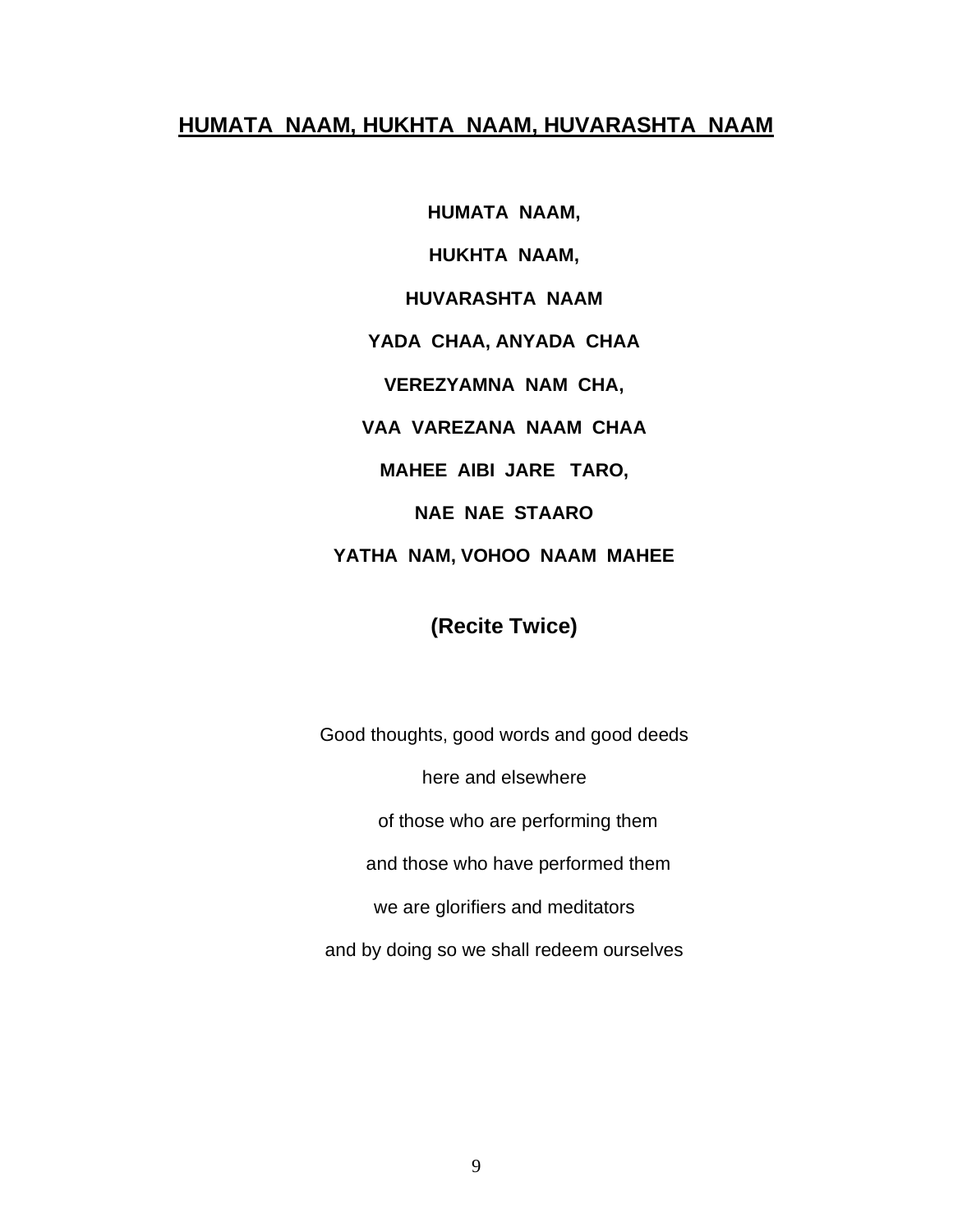# **SAROSH (SRAOSHEM ASHIM)**

**SRAOSHEM ASHIM HURAODHEM VERETHRA JANEM FRADAT GAETHEM ASHAVANEM ASHAHE RATUM YAZAMAIDE**

We worship the beautiful, victorious,

bringing prosperity to the world,

Holy Sarosh (yazata)

the righteous,

the Lord of righteousness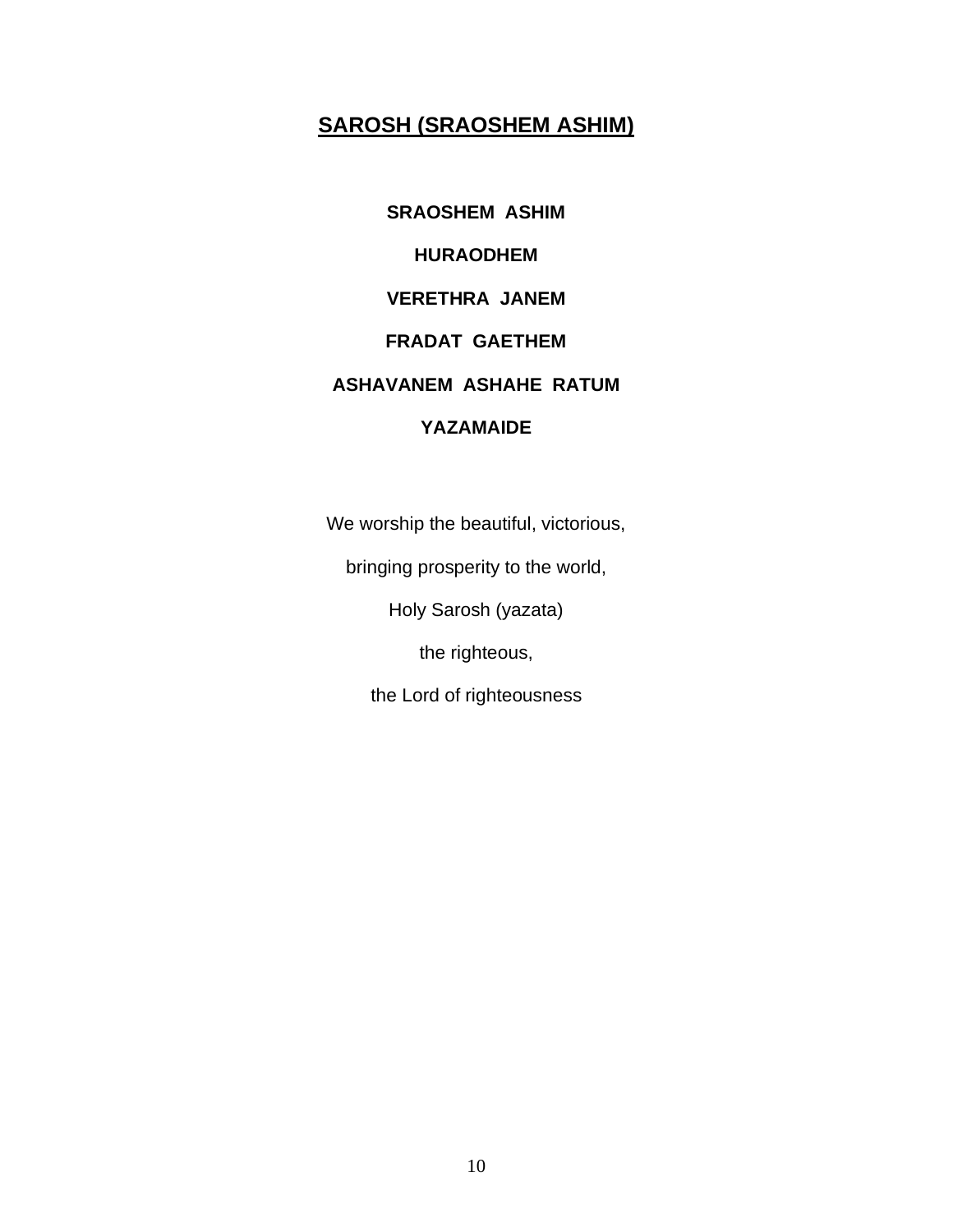# **YENGHE HATAM**

**YENGHE HATAM AAT YESNE PAITI VANGHO MAZDAO AHURO VAETHA ASHAT HACHA YAONG HAMCHA TASCHA TAOSCHA YAZAMAIDE**

We praise those men and women from amongst the living, whose actions are good and whose goodness is judged by righteous Ahura Mazda.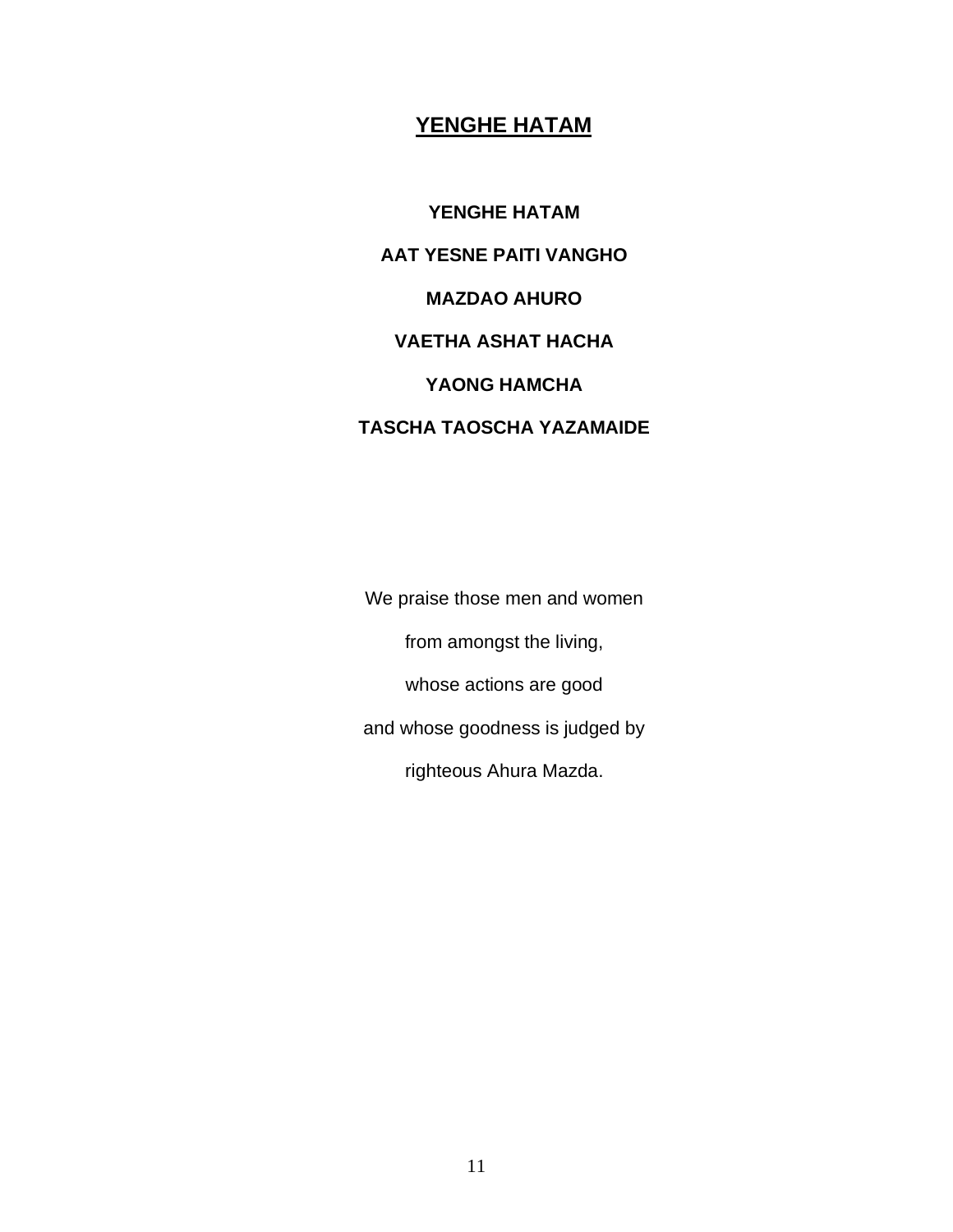# **AHURAHE MAZDAO RAEVATO KHARENAN GHATO**

**VAVANE BUYE RATHWYA MANAGHA RATHWYA VACHANGHA RATHWYA SHYAOTHNA NIZANE BUYE VISPE DUSHMAINYAVA VISPE DAEVAYASNA ZAZE BUYE VANAGHAUCHA MIZDE VANAGHAUCHA SRAVAHI URUNAECHA DAREGHE HAVANGHE**

I pray that our King may be victorious through his good thoughts, good words and good deeds. May he smite all the enemies, all the evil-doers. May he be gifted with all these boons in return for his good life. May that bring all glory to him and May all that enhance the piety of his soul.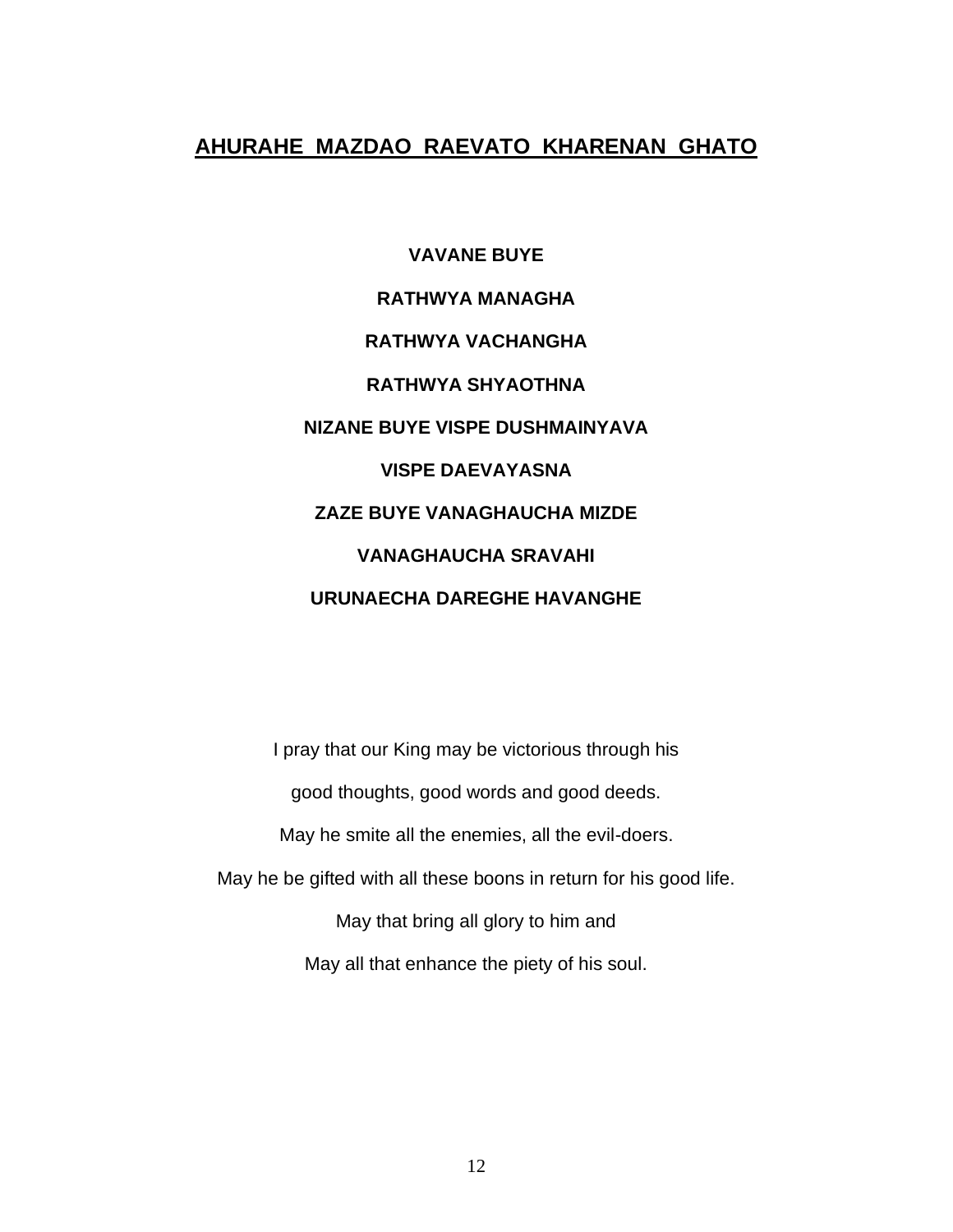#### **HUMATA NAAM, HUKHTA NAAM, HUVARASHTA NAAM**

**HUMATA NAAM, HUKHTA NAAM, HUVARASHTA NAAM YADA CHAA, ANYADA CHAA VEREZYAMNA NAM CHA, VAA VAREZANA NAAM CHAA MAHEE AIBI JARE TARO, NAE NAE STAARO**

# **YATHA NAM, VOHOO NAAM MAHEE**

# **(Recite Twice)**

Good thoughts, good words and good deeds here and elsewhere of those who are performing them and those who have performed them we are glorifiers and meditators and by doing so we shall redeem ourselves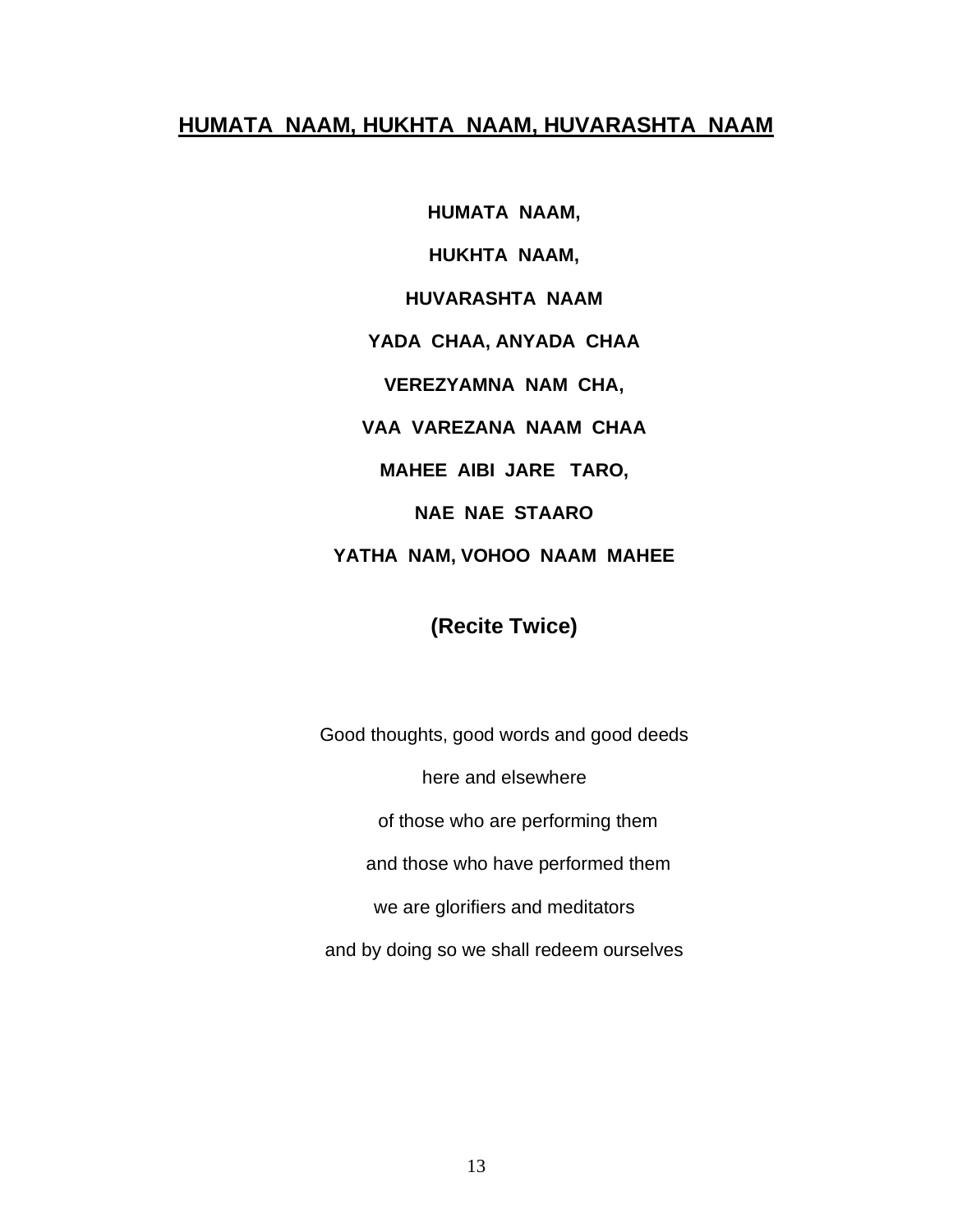#### **AFRIN ARDAFRAVARSH**

**HAMAZOR BAD HAMAZOR HAMA ASHO BAD HAMAZOR HAMA NEKIH BAD HAMAZOR HAMA KHOREH BAD HAMAZOR VESH KERFEH BAD HAMAZOR KAM GUNAH BAD HAMAZOR ZARTHOSHTI DIN RASTIHA BOKHTAR BAD DINE MAZDAYASNAN HAKIKAT DOROST BAD**

May we be united in strength May we be united in strength with all righteous people May we be united in strength with all goodness May we be united in strength with all divine energies May we be united in strength with many meritorious deeds May we be united in strength with the least sins May we be united in strength with the Mazdayasni religion Which gives redemption through righteousness. May all the teachings of the Mazdayasni religion be properly preserved.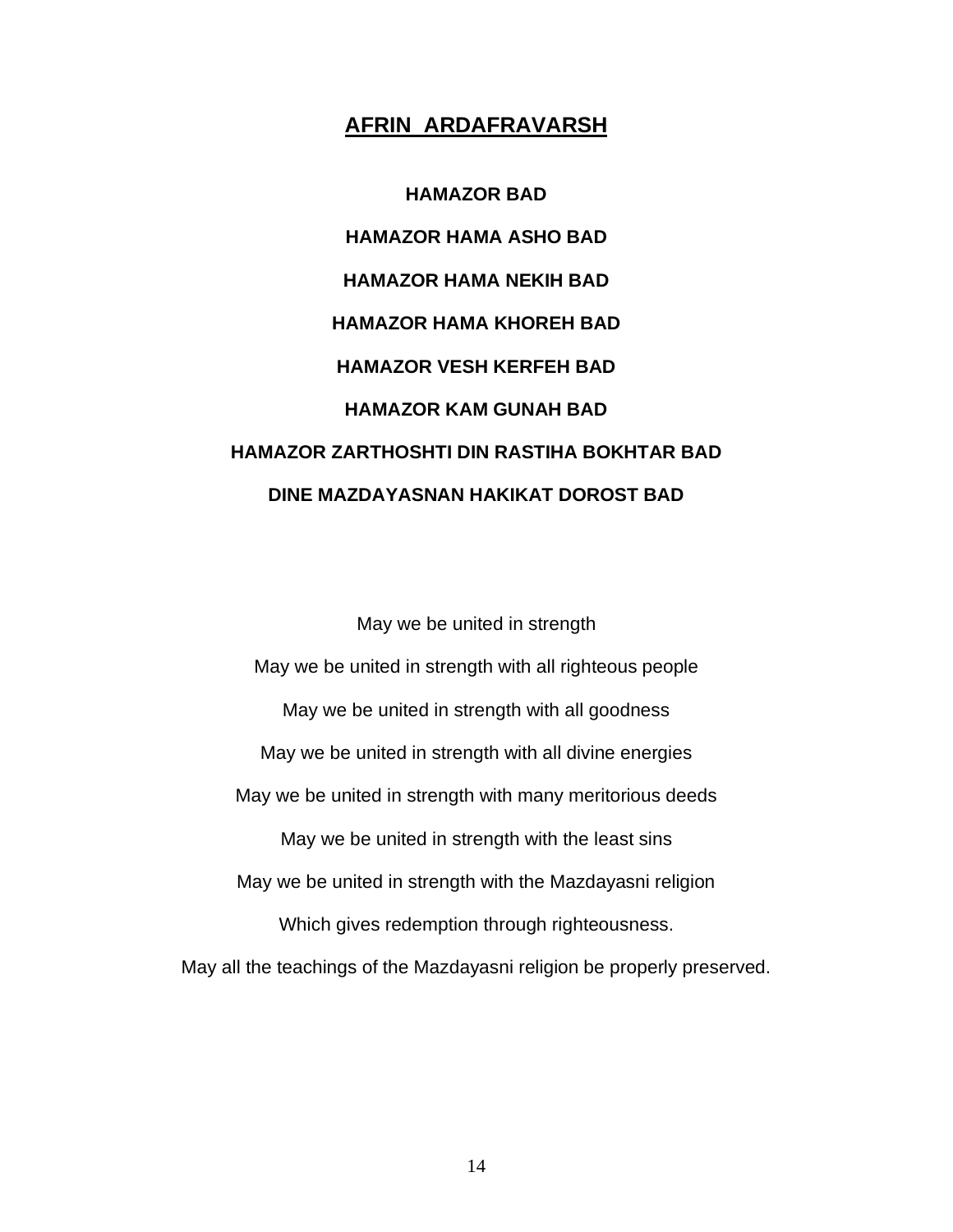#### **AFRIN ARDAFRAVARSH**

**BUNDE MANE AHURA MAZDA VA AMESHSPANDAN AIGH GAH ZARIN RAWAN ORA BAHER CHUN UNDAR AVESTA GARO NMANEM, MAETHANEM AHURAHE MAZDAO MAETHANEM AMESHANAM SPENTANAM MAETHANEM ANYAESHAM ASHAONAM BERESAAD RAWAN E ANAOSHAH RAWAN PA GAROTHMAN PA MAN I AHURA MAZDA VA AMESHASPANDAN PA MAN I AWARE FRAVASH RAWAN**

May the soul get its share in the golden place of the entire house of Ahura Mazda And the eternal holy laws in the manner as said in Avesta. May the soul reach the house of songs, The residence of Ahura Mazda, The residence of the eternal holy laws, The residence of other righteous people in general.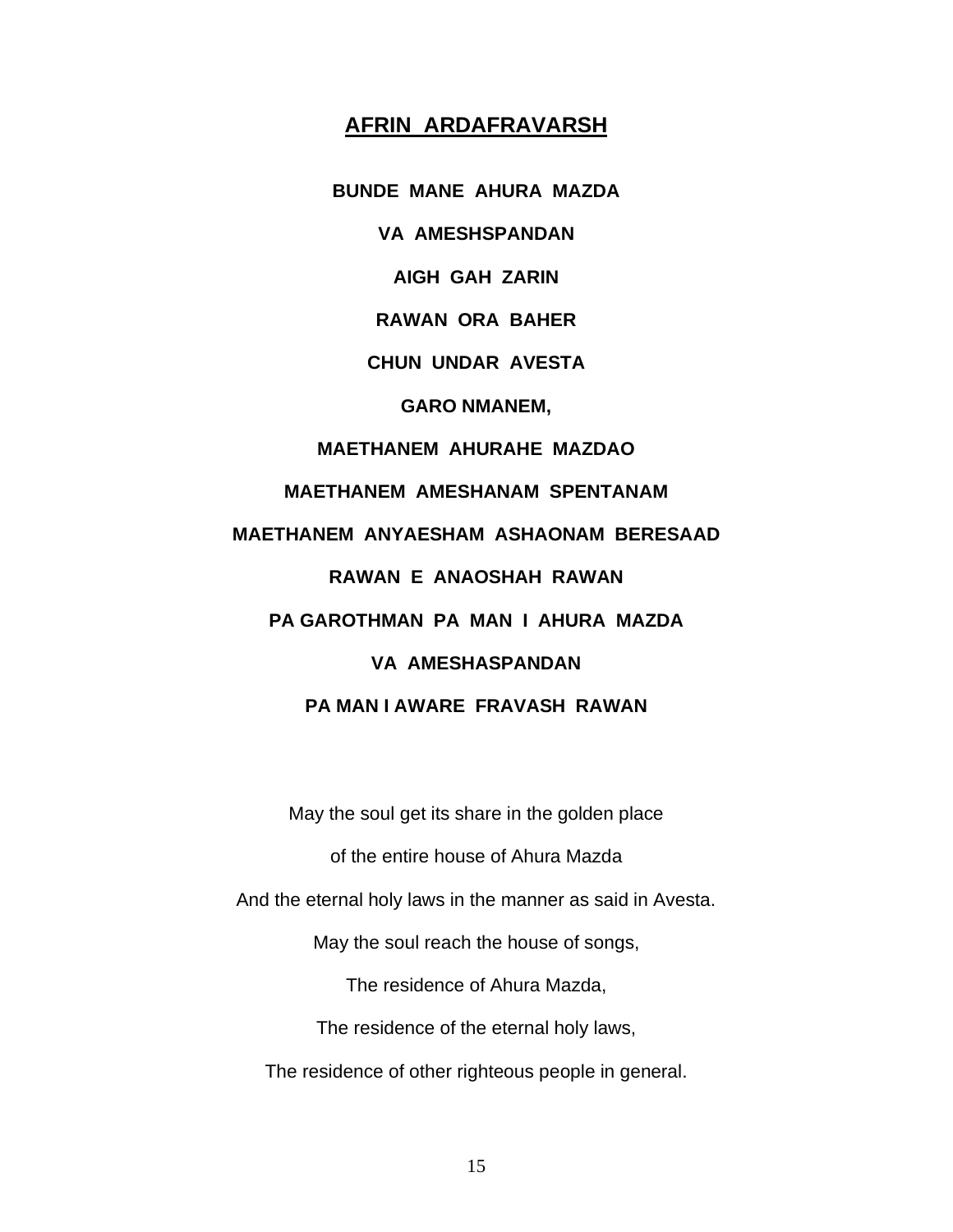## **AFRIN ARDAFRAVARSH**

**PARGAST GUNAH AYUOW FROD VA AOJMANDI JASTE BUD KE PA GETI PA VAZARASHNE CHUN KE AWAYAST KARDAN OY YASNE KE PA IN MYAZD-ROSHNIDAR VA YAZASHNE KERDARI MYAZD RAINIDAR AEDAR YAD BAD**

For remission of minor or major misdeeds That have grown in gravity By sheer apathy of virtue in this corporeal world Must be compensated by offering prayers For self purification and service May this always be remembered for good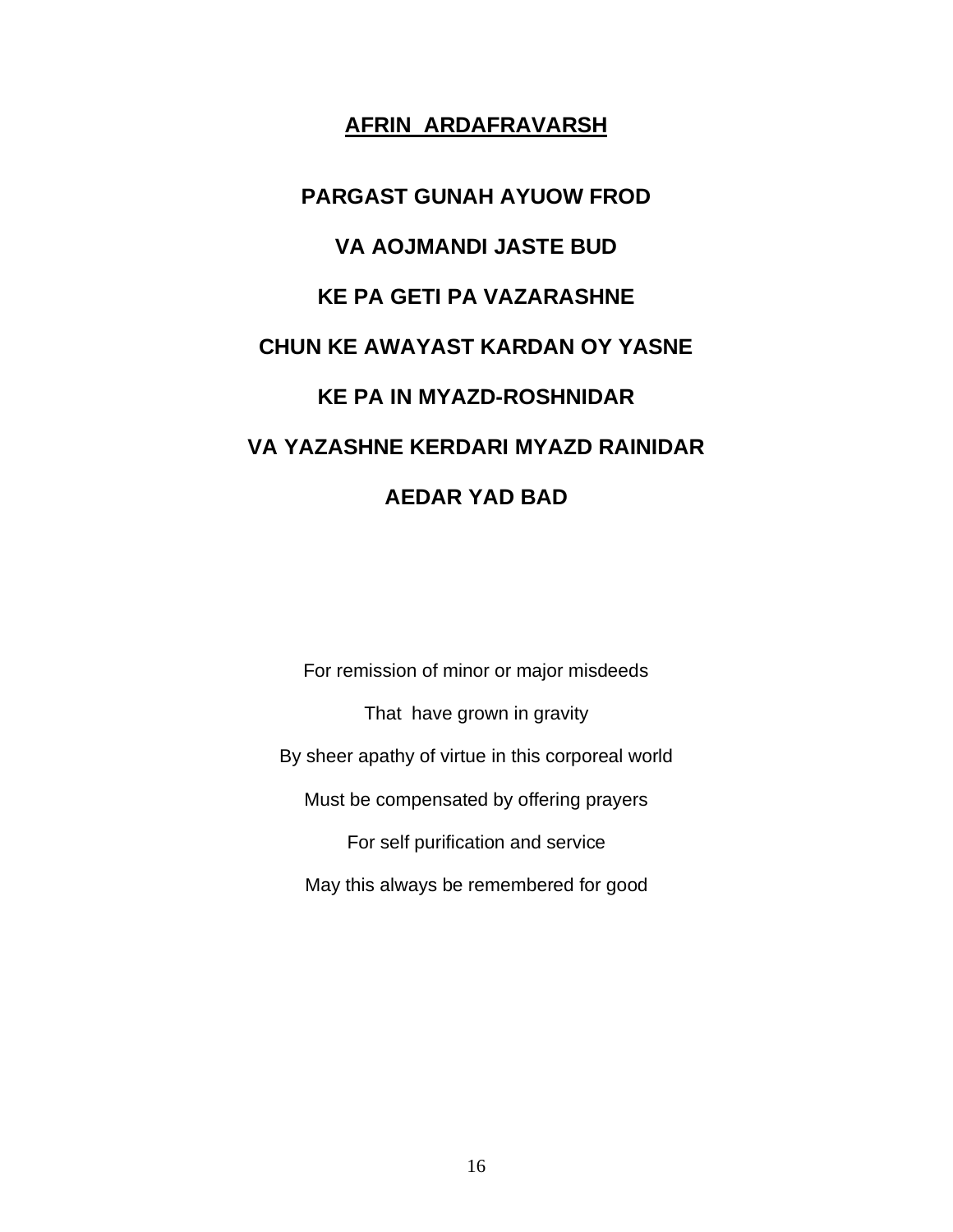## **AFRIN BUZORGAN**

**AWAR-VIZAN BED CHUN ARDA-FRAVASH RAD BED CHUN TISHTAR CHARV BED CHUN VARAN VINA BED CHUN KHURSHID VESH-KERFE BED CHUN ZARTHOSHT DER-ZIVASHNI BED CHUN ZARWAN PADSHAH BARO-MAND BED CHUN SPENDARMAD ZAMIN**

Be pure and perfect like the righteous Fravashis Be charitable like Tishtar Be sweet and gentle like the Rains Be clear sighted like the Sun Be the embodiment of truth and righteousness like Zarathushtra Be long enduring like the Sovereign Time Be fruitful and resourceful like the Earth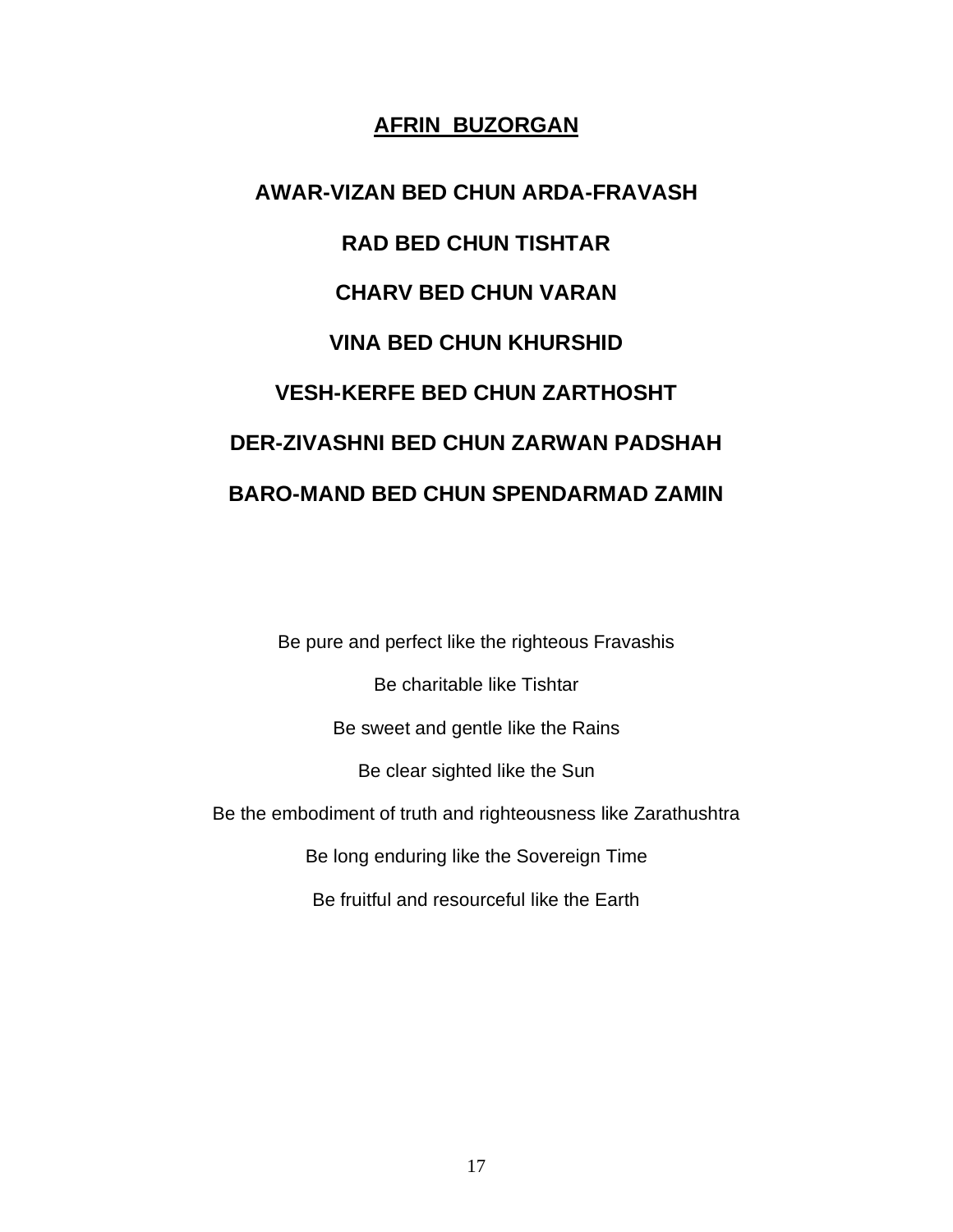# **AFRIN BA NAM-E-BUZORGAN**

# **IN AFRIN OY TAN-E-SHUMA AEDUN BAD CHUN MAH VA KHURSHID VA AW VA ATASH VA MAE VA MERV VA MUSHK VA YASMEN GUL VA MARZANGOSHE**

May you be blessed With these benedictions Like the moon, the sun Water, fire, wine Myrtle, musk and Flowers like jasmine Rose and mouse-ear